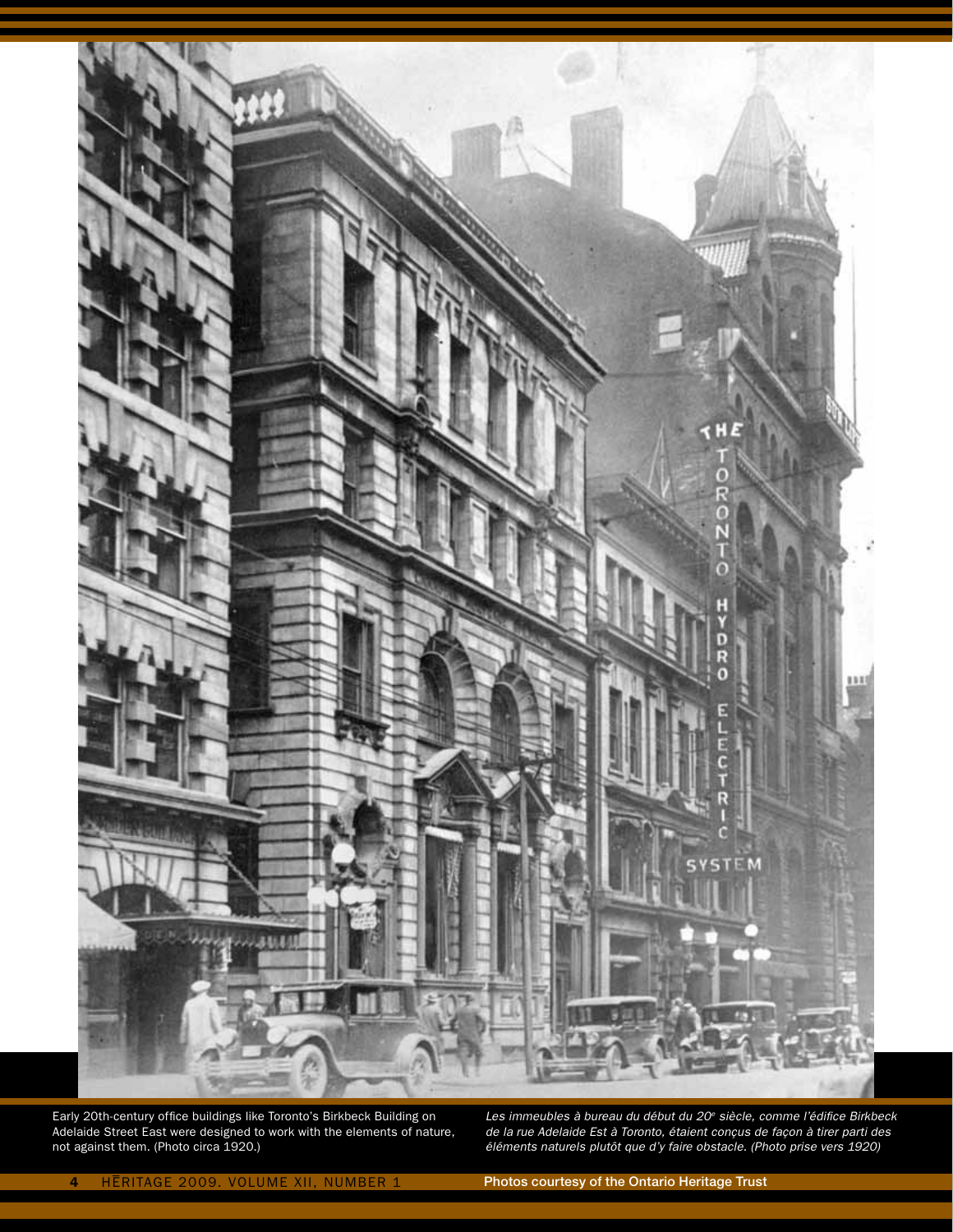# Sustainable By Design: Tricks of An Old Trade by Romas Bubelis

Sustainability and architectural conservation are often considered to be mutually exclusive. One is concerned with ethics, innovation and the future, and the other with old, anachronistic buildings at odds with the technological sophistication needed to achieve environmental sustainability. This polarized view overlooks the complexities of building in a sustainable way and the lessons that can be learned from the past as we move forward into the future.



From about 1880 to 1915, multi-storey commercial buildings made possible by elevators still relied primarily on natural ventilation and light. Like individuals with a waste-not-want-not philosophy, buildings of this era exhibit a practical attitude to environment that is rooted in common sense. Even large commercial buildings were designed to meet the realities of climate and site in a way that made them work with the elements, not against them. Technology that eventually made it possible to ignore such factors was not yet available.

The Canadian Birkbeck Building in Toronto is an Edwardian office building, national historic site and headquarters of the Ontario Heritage Trust. Built in 1908, its approach to environmental control was unselfconsciously green. Although electricity was available at the time, it was privately controlled and unreliable. Mechanical ventilation was limited to ceiling fans. Air conditioning did not make an appearance until 1915, and the chiller that provided cooling for large occupied spaces was not introduced until the mid-1920s.

The Birkbeck Building as seen today. Its dignified façade indicates the importance of the company headquarters, but also reveals something about the way the building was intended to function.

*L'édifice Birkbeck aujourd'hui. Son élégante façade révèle son importance comme siège d'entreprise, mais aussi la façon dont ses concepteurs ont prévu qu'il fonctionne.*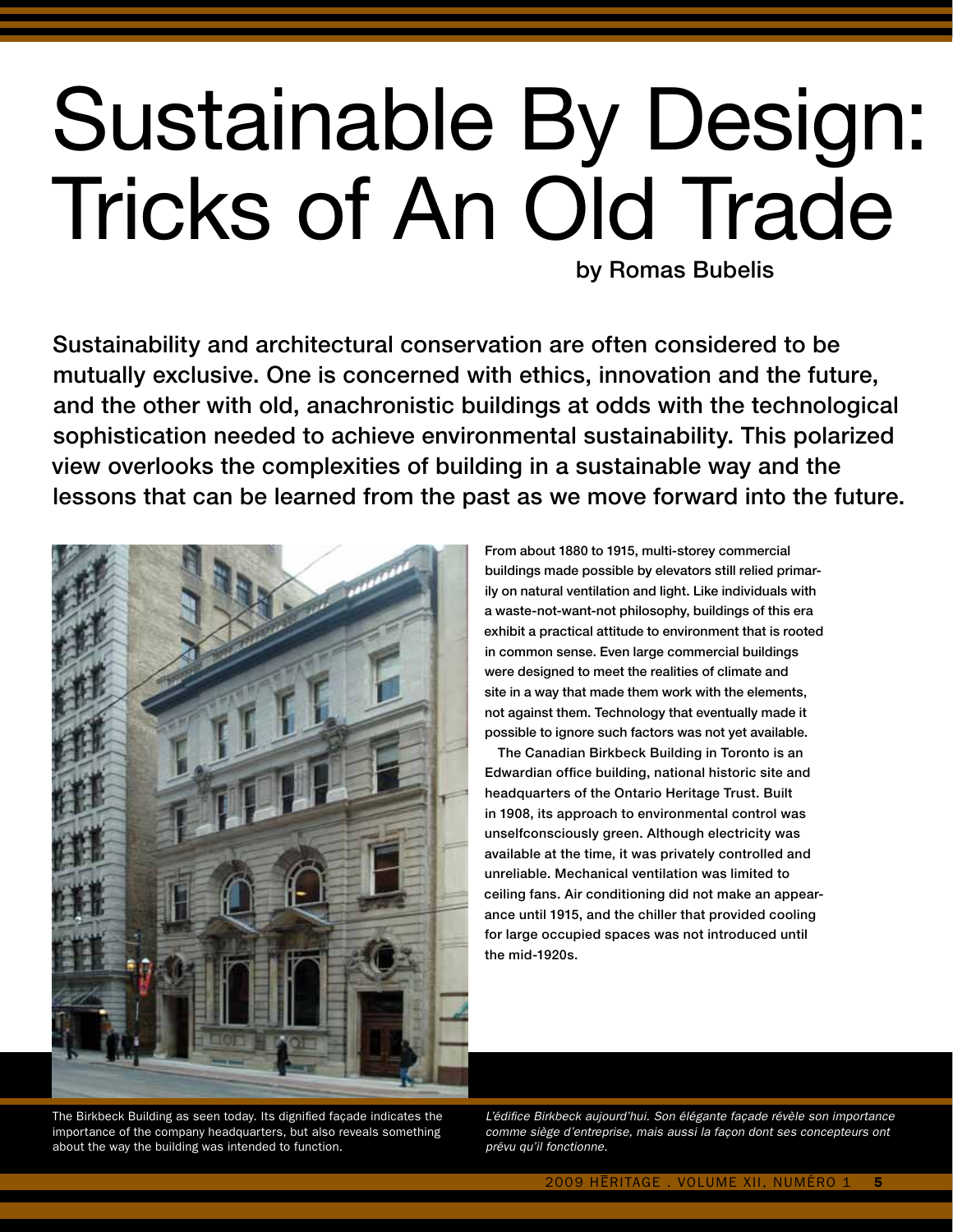

The 1908 Birkbeck Building's layers of frosted partitions allow light to filter into its interior spaces.

*Dans l'édifice Birkbeck de 1908, la lumière traverse de multiples cloisons givrées pour parvenir aux espaces intérieurs.*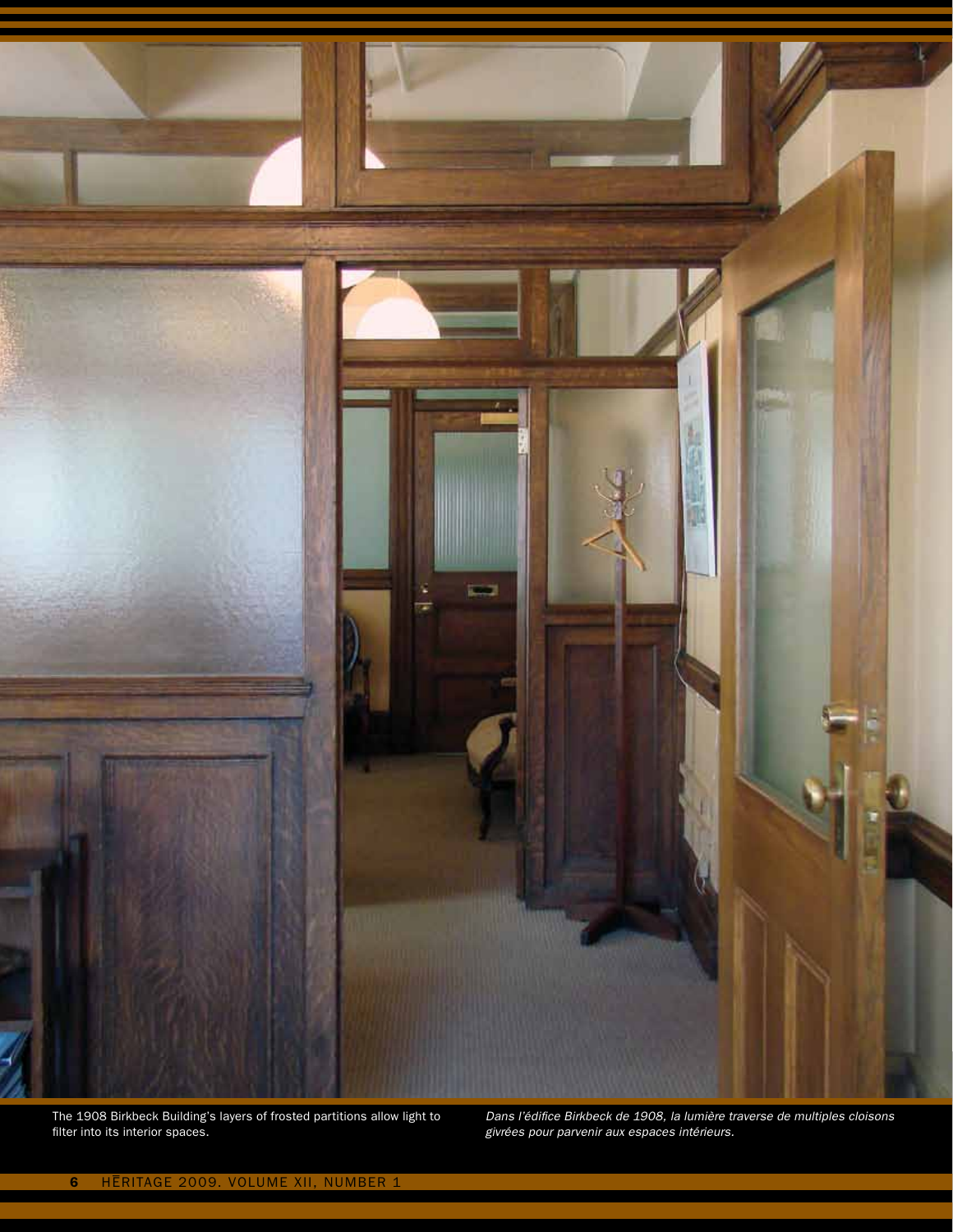#### Light and the Natural Window

The Birkbeck Building reveals how important natural light was as a design factor in the early 20th century. Its interior spaces were primarily lit by natural light and only supplemented by artificial electric light.

Different sized windows punched through the building's brick elevations take orientation into account to maximize the intake of natural light. To control excessive heat in summer months, those with southern exposures were equipped with shading devices such as roller blinds and awnings that were actively adjusted seasonally and daily.

The importance of light infiltration also determined ceiling heights. The ground floor, where the light condition is least adequate, has a 20-foot ceiling with very tall windows and a mezzanine along the exterior wall to maximize day-lit floor space. The second storey is 13 feet high to accommodate large windows in rooms associated with prime walk-up tenant space. Typical upper floors have 11-foot ceilings, sufficient to light smaller offices.

 In plan, the Birkbeck Building is open on three sides, a street frontage plus a side lane and a rear courtyard. There is an indented court facing west designed to catch late afternoon light, when it is most valuable and difficult to obtain. Large sash windows light either end of the corridors. The windows along the perimeter wall admit light into the private offices whose frosted glass partitions allow it to penetrate into the general office area beyond.

The public corridor is similarly lined with large frosted glass panels affording privacy while allowing light to filter through. Less used ancillary spaces such as stairs, washrooms and storage vaults are relegated to the darkest portion of the floor against a blank party wall.

## Natural Ventilation

Being able to control natural ventilation was another important design factor. Hot water radiators were the only source of heat, with no mechanical cooling devices. Heating was kept to a minimum in utilitarian corridors, stairwells, washrooms and vaults. The corridors have operable windows at either end to provide cross-ventilation for cooling, acting as a large central duct on each floor.

The interior walls contain a variety of transom panels each with its own manual rod-and-clamp or pulley controls. Like multiple baffles, they can be adjusted to channel air between office and corridor. The perimeter windows are true double-hung units designed for ventilation. The top sash is lowered to expel warm air

An awning window in the Birkbeck Building allows occupants to control their environment.

at ceiling height and the lower sash is raised to admit cooler air. Air exchange is achieved by natural convection. There is a great variety of other casement, pivoting and awning windows and removable sash panels at the Birkbeck—each one visually appealing while also allowing occupants to directly modify their environment.

# Sustainable By Design

In spite of these light and ventilation advantages, heritage buildings continue to be dismissed as unsustainable in terms of lifetime operating costs. What is often overlooked, however, is the value that a heritage building's embodied energy brings to the equation.

Embodied energy measures the true energy value of a material or architectural assembly over its life, the sum total energy needed to produce and operate a building over a certain period. It takes into account the



Une fenêtre-auvent de l'édifice Birkbeck permet aux occupants de contrôler leur environnement.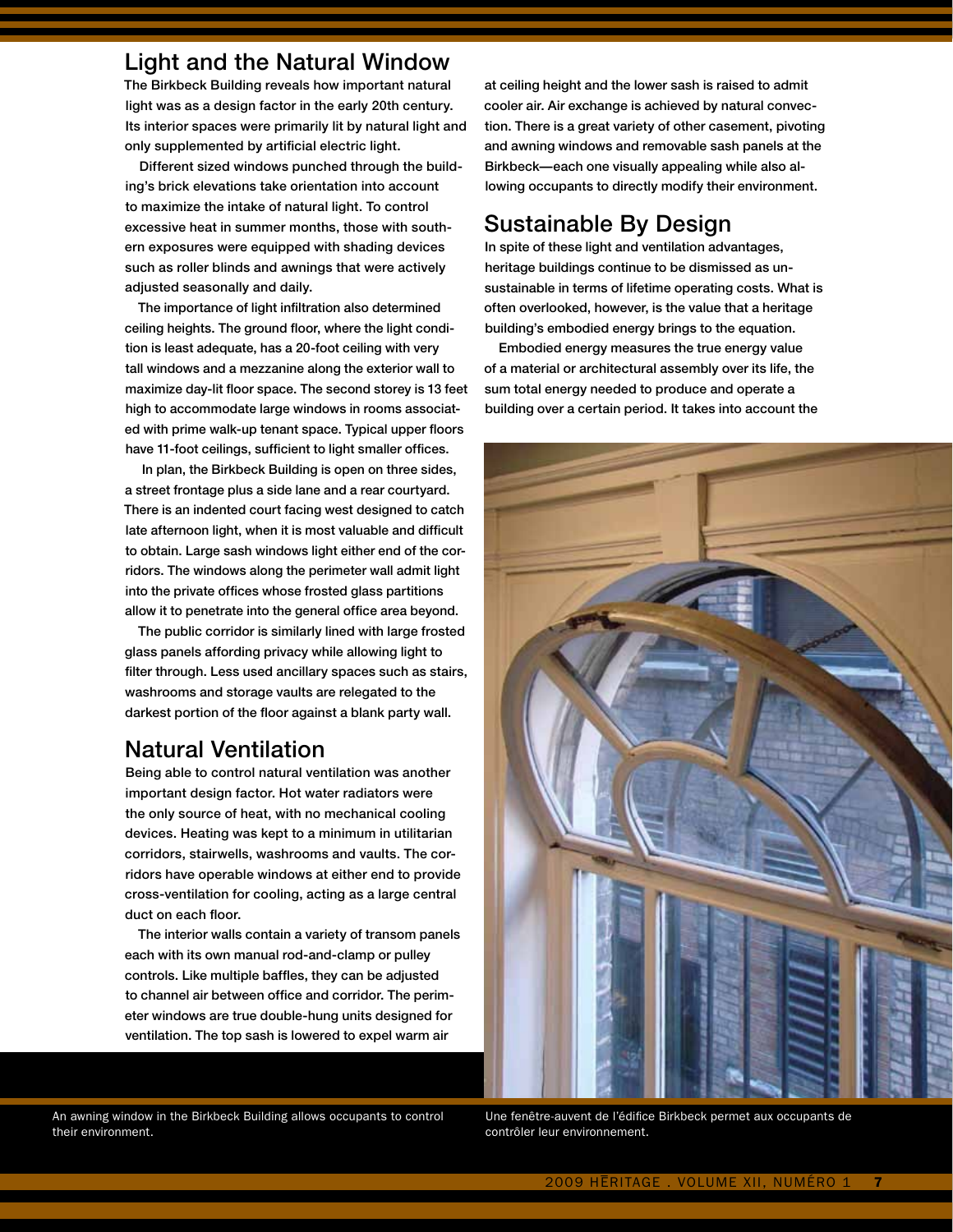full life cycle of energy-consuming activities from raw material extraction and transportation to manufacturing, assembly, installation, maintenance, disassembly and demolition. A 100-year-old building like the Birkbeck represents the vast amount of energy expended on initial construction and the subsequent renovations and maintenance over the course of a century.

Most conventional environmental design evaluation systems, such as LEED (Leadership in Energy and Environmental Design), provide little credit for the adaptive reuse of existing buildings and the embodied energy they represent. The focus is primarily on new-build construction, generally favouring high-tech engineered solutions to energy efficiency problems.

Correspondingly, a tremendous amount of energy is expended to produce these new building materials, many of which are increasingly synthetic, made

of composite materials and often transported long distances between extraction, manufacturing and construction sites. Stone, brick and timber, the local materials of traditional buildings, consume far less energy in their production than modern materials such as aluminium, glass, vinyl and other plastics.

#### Disposable Architecture

The embodied energy concept also exposes the true cost of the best and highest use paradigm of real estate development. Best and highest use is a concept for extracting maximum return on real estate investment and it relies on disposable architecture and an abundant supply of inexpensive building materials. BOMI (Building Owners and Managers International) typically considers this to be a 30-year cycle of demolition/new-build/demolition.



The Robertson Building (1913) on Spadina Avenue in Toronto was refurbished in 2004 to take advantage of natural light and ventilation. *En 2004, l'immeuble Robertson (1913) de l'avenue Spadina à Toronto a été restauré de façon à profiter d'un éclairage et d'une ventilation naturels.*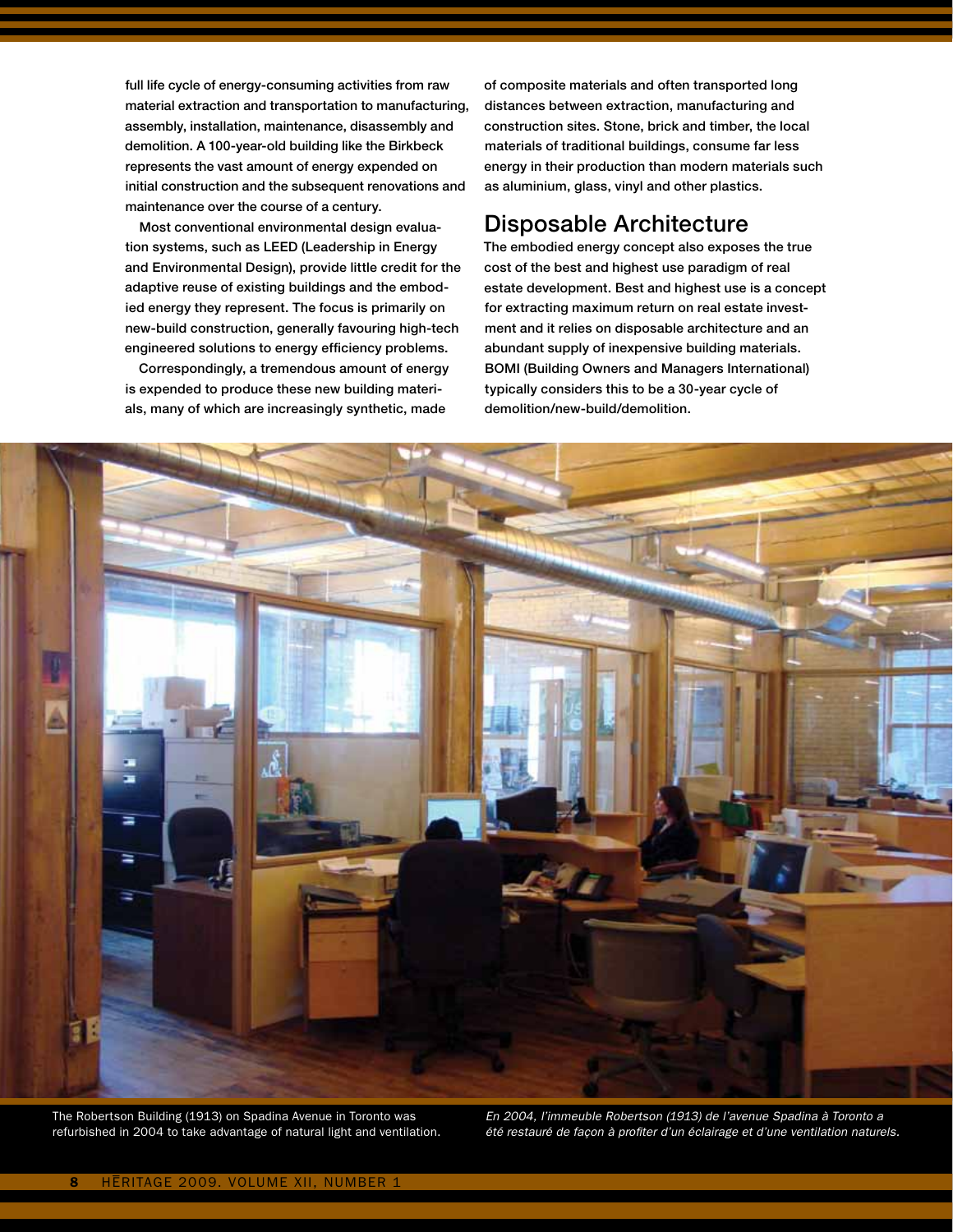In North America, the tax structure for appraisal and depreciation of real property assets supports this short life cycle for return on investment. But the environmental and energy costs of demolishing and dumping old buildings, then manufacturing and constructing new ones are a greater hidden cost.

The greenest building is the one you already have. Throwing out what exists and trading up to an energy-efficient product that is more disposable than what it replaced ignores half of the equation.

#### Enduring Architecture

The opposite of disposable building is what we might call enduring architecture. Those monumental buildings that symbolize our civic institutions, made of expensive, highly worked and durable materials like stone and bronze, created through craftsmanship, a generosity of material and meticulous, subtle detailing.

These buildings embody the Vitruvian concept of "firmitas"—individual stones that survive for generations with minimal changes save those of inevitable entropy. They age gracefully and accept surface patina created by oxidation, staining and differential weathering; the effect of nature upon architectural materials contributes to a building's inner character.

These qualities are closely associated with exceptional landmarks, but if we look at traditionally constructed commercial buildings, we find many of the same manifestations of durability and design for sustained use.

In Canada, most heritage commercial buildings date from the 19th or 20th centuries. They are transitional buildings, constructed of industrially produced materials using Victorian-era technologies, but still drawing inspiration from pre-industrial European Classical and Gothic building designs and craft traditions.

We only need look at the traditional window to find an example of subtle detailing designed to endure the elements. There were commonly held conventions regarding window design in the pre-curtain wall era. A stone or brick lintel spans an opening. Its size and proportion are determined by the position of the window within the façade composition. The jamb stone or brick reveal forms a recessed edge along the sides of the opening. The masonry jambs sit on a lug at either end of the stone sill. The lug has a flat surface to evenly carry the structural load of the masonry jambs and a bevel to shed water down the jamb and away from the vulnerable horizontal end joint.

### The Traditional Window



wood modiumgs to cover joints. The frame has a<br>sloped wood sill to channel away water running down Between the lugs, the length of the sill has a wash or slope of about one inch per foot. The underside of the sill has a drip to keep water from trickling down the wall surface. The wood frame with a weight pocket is tucked behind the masonry reveal, projecting into the window opening sufficiently to accommodate wood mouldings to cover joints. The frame has a the glazing.

intention was to create something durable in the face and trades people of the day. They recognize the of these realities.<br>. These are the standard features of traditional window design commonly applied by architects inevitable forces of gravity, weather and aging. The

#### Durability Through Change

Heritage buildings often undergo change to accommotime. Although new additions, alterations and overlays date new uses, extending their durable qualities over impact a building, ultimately they act to preserve it and to add new layers of architectural complexity.

The block at Adelaide Street East and George Street in Toronto is a case in point. At one corner stands the former Bank of Upper Canada, built in 1827 over the ruined vaults of a previous structure. It was the only bank in Upper Canada and the power base of the Family Compact. At the other corner stands the Georgian house of James Scott Howard, Toronto's first postmaster, built in 1833. In between is the Victorianstyle De La Salle Institute, dating from 1870, that eventually absorbed the other two buildings by extending its third storey and mansard roof over them.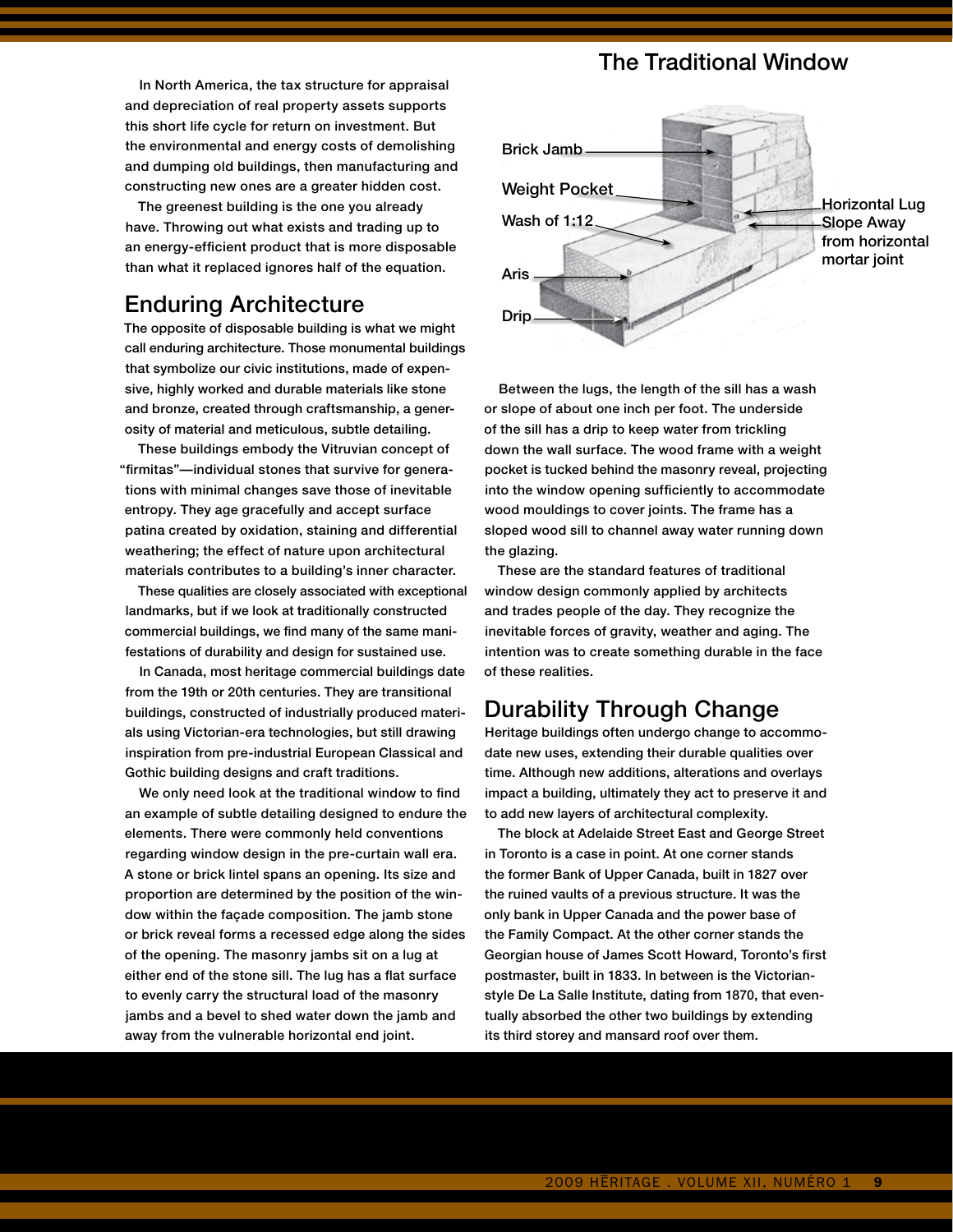An interior and exterior view of giant semi-circular horizontal windows which swing open on their central pivot. Not only are they visually

appealing, they are functional, allowing occupants control over ventilation.